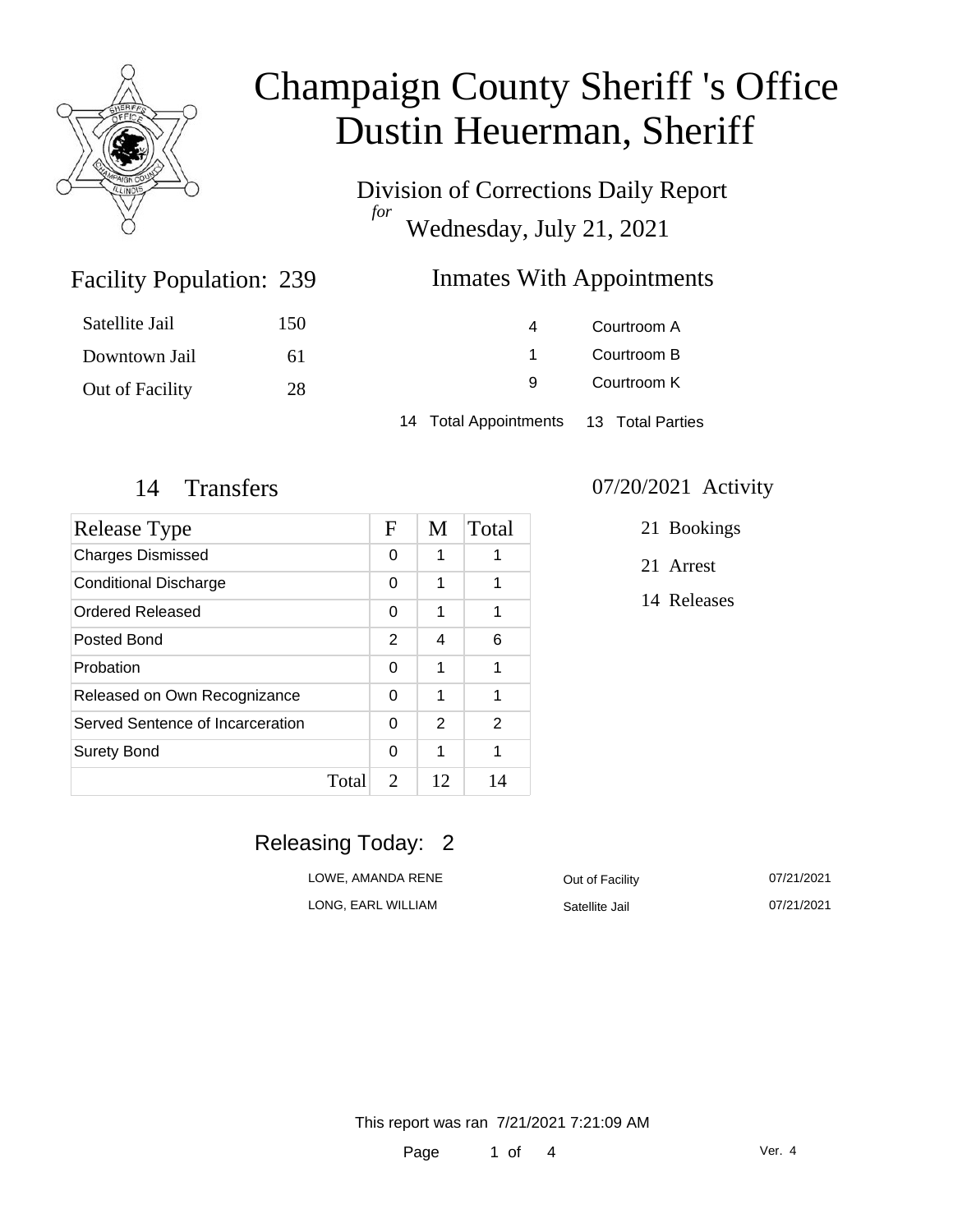

Division of Corrections Daily Report *for* Wednesday, July 21, 2021

### Custody Status Count

- Electronic Home Dentention 26
	- Felony Arraignment 10
		- Felony Other 3
	- Felony Pre-Sentence 5
		- Felony Pre-Trial 131
	- Felony Sentenced CCSO 15
	- Felony Sentenced IDOC 17
		- Hold Other 3
		- Hold Sentenced IDOC 1
	- Misdemeanor Arraignment 3
		- Misdemeanor Pre-Trial 6
			- Petition to Revoke 4
			- Remanded to DHS 14
		- Traffic Sentenced CCSO 1
			- Total 239

This report was ran 7/21/2021 7:21:09 AM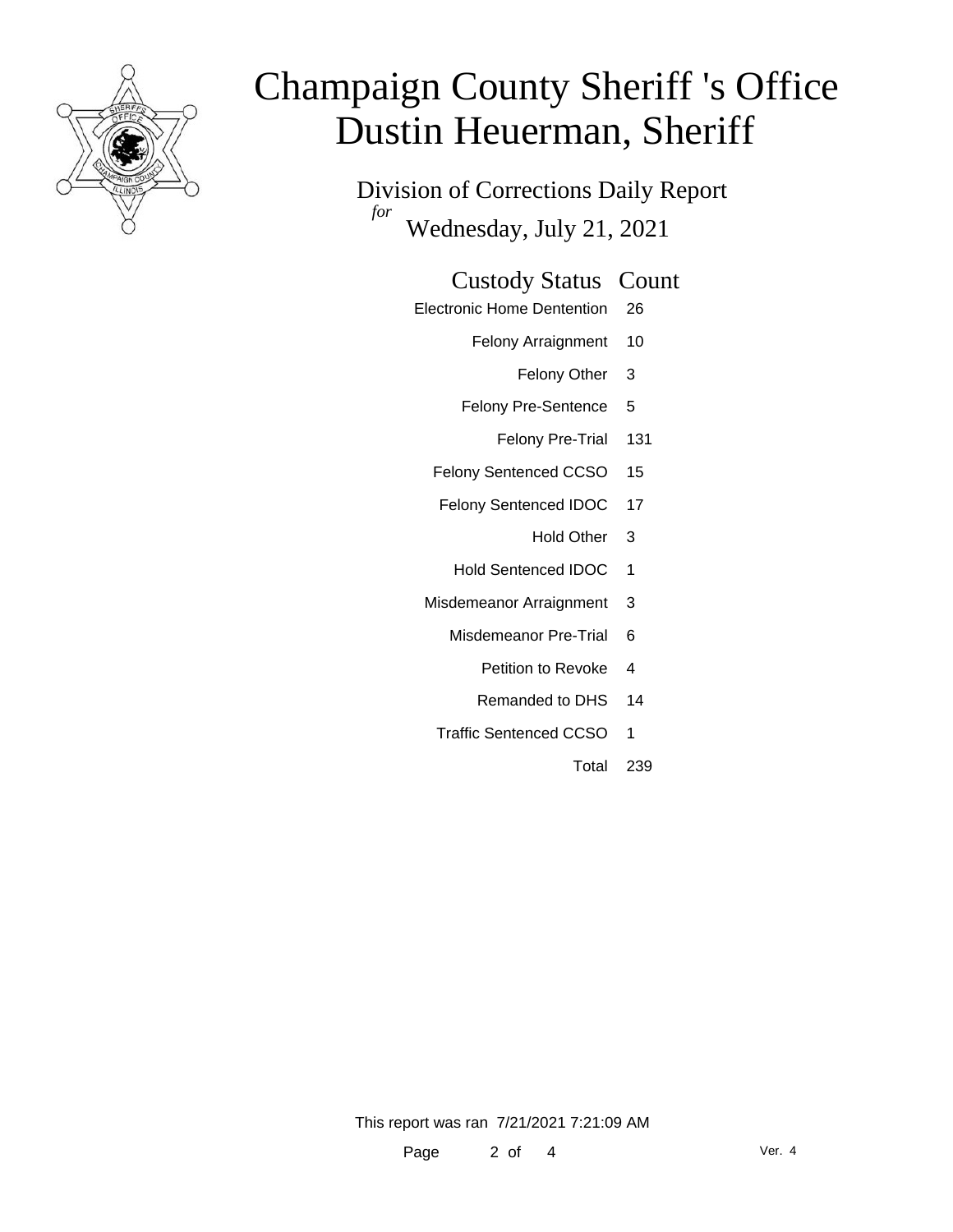

Division of Corrections Daily Report *for* Wednesday, July 21, 2021

## Inmates With Appointments

| Jailing Party Name                 | Location    | Number of Records / Node |
|------------------------------------|-------------|--------------------------|
| <b>BANKS, SAVANNAH BREEZE</b>      | Courtroom K | 1 / Satellite Jail       |
| BROWN, SIDREA RENEIA               | Courtroom K | 1 / Satellite Jail       |
| COWART, TORREY BENJAMEN, Junior    | Courtroom A | 2 / Downtown Jail        |
| <b>GRITMACKER, WESLEY BENJAMIN</b> | Courtroom K | 1 / Satellite Jail       |
| HALL, QUENTIN ODLIA                | Courtroom K | 1 / Satellite Jail       |
| HUNT, TAVARIS EARL                 | Courtroom A | 1 / Downtown Jail        |
| JOSLIN, JASON LEE                  | Courtroom A | 1 / Satellite Jail       |
| <b>MARTIN, MANNIX TILMOND</b>      | Courtroom K | 1 / Satellite Jail       |
| <b>NEIL, BRAXTON DIJON</b>         | Courtroom K | 1 / Satellite Jail       |
| PARKS, KENAN MALIK                 | Courtroom K | 1 / Satellite Jail       |
| SHACKELFORD, TRYSTEN ANDREW        | Courtroom K | 1 / Satellite Jail       |
| TAYLOR, KORRION VELEZ              | Courtroom K | 1 / Satellite Jail       |
| YOUNG, ANTHONY PAUL                | Courtroom B | 1 / Satellite Jail       |

### **Transfers**

| Posted Bond                      | Satellite Jail  |
|----------------------------------|-----------------|
| Posted Bond                      | Satellite Jail  |
| <b>Ordered Released</b>          | Satellite Jail  |
| Posted Bond                      | Satellite Jail  |
| Posted Bond                      | Satellite Jail  |
| Served Sentence of Incarceration | Out of Facility |
| Probation                        | Downtown Jail   |
| Served Sentence of Incarceration | Out of Facility |
| <b>Conditional Discharge</b>     | Satellite Jail  |
| Posted Bond                      | Satellite Jail  |
| <b>Charges Dismissed</b>         | Satellite Jail  |
|                                  |                 |